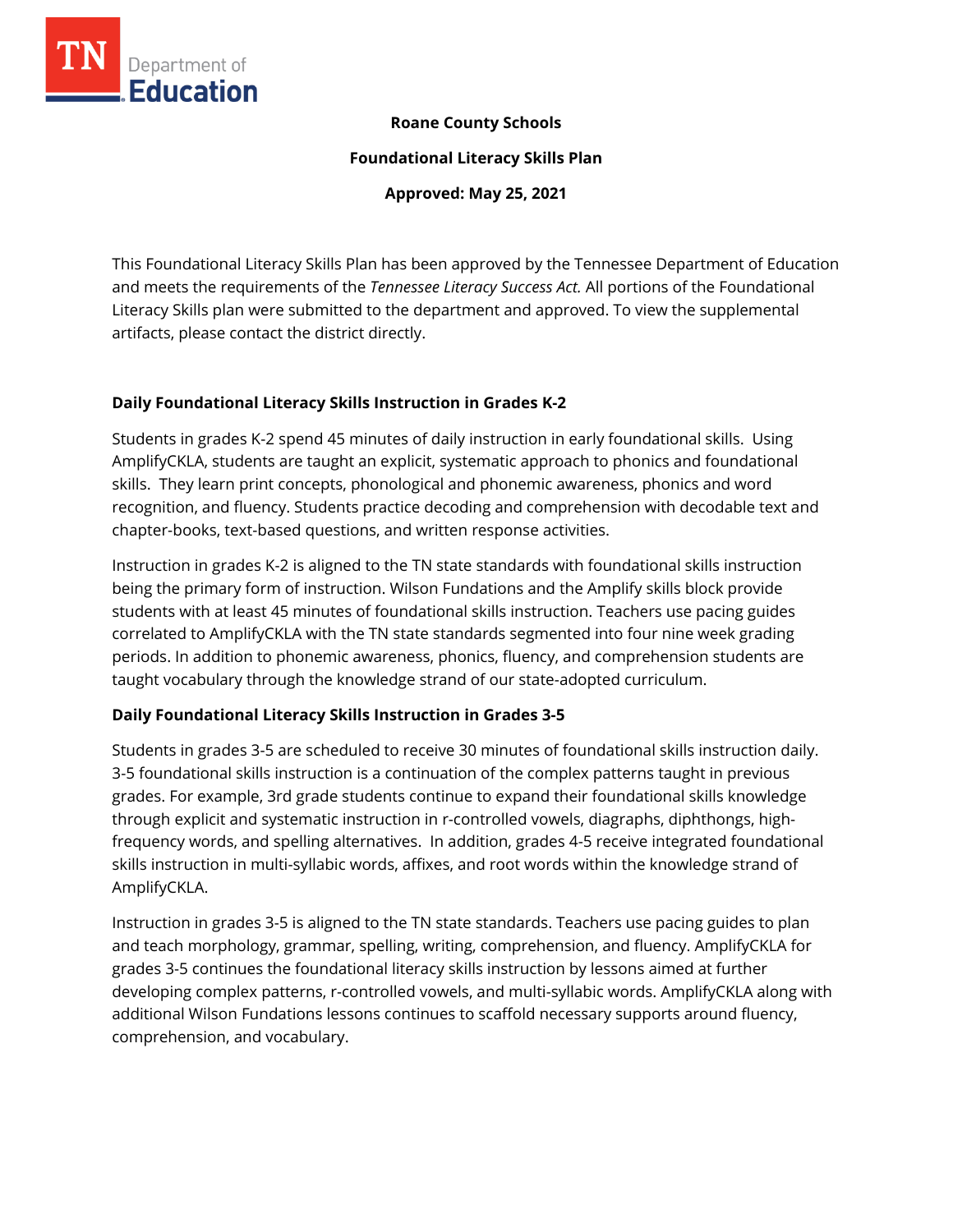Department of Education

Although the daily schedule for 4th-5th grade students is not the same at each school, all schedules include components for 30 minutes of embedded foundational skills instruction that include fluency, grammar, morphology, spelling, and writing.

# **Approved Instructional Materials for Grades K-2**

Amplify - K-5 Core Knowledge Language Arts

## **Approved Instructional Materials for Grades 3-5**

Amplify - K-5 Core Knowledge Language Arts

## **Additional Information about Instructional Materials**

In grades K-2, Wilson Fundations materials are used to supplement instruction in phonics, phonemic awareness, and high-frequency words.

# **Universal Reading Screener for Grades K-5. This screener complies with RTI<sup>2</sup>and Say Dyslexia requirements.**

i-Ready Reading and Math Diagnostic Assessments

#### **Intervention Structure and Supports**

In the fall, students are given a universal screener (i-Ready) to determine which students have a signifcant reading deficiency or are "at-risk". Grade-level teachers and our data team review the universal screening data to determine which students fall below the 25th percentile. Depending on percentile rank, students are placed in Tier II (11th-25th percentile) or Tier III (0-10th percentile). Students receive daily instruction and intervention in Tier II (30 minutes) and Tier III (45-60 minutes). Intervention plans are made based on specific deficits in phonemic awareness, phonics, fluency, vocabulary, and comprehension. Students progress through AmplifyCKLA remediation activities and i-Ready online instruction lessons specific to areas of deficiency prescriptive to their most recent universal screener. Students showing lack of progress in Tier II through EasyCBM progress monitoring assessments will be placed in Tier III. In Tier III, students receive more comprehensive, strategic interventions (such as Wilson Fundations).

Data teams consist of classroom teachers, interventionists, school psychologist, special education teachers, and administration. Data teams meet every four weeks to analyze the interventions provided and progress monitoring data points. Each child is discussed, their data point trend lines are viewed on the EasyCBM platform, and decisions are made after the required number of data points are collected. If students do not show progress after 8-10 data points are collected and interventions or the interventionists have been changed, the students are moved to the next tier for additional support.

## **Parent Notification Plan/Home Literacy Reports**

Students are screened in the fall, winter, and spring. After the results are analyzed, parents are notified if their child is at-risk for a significant reading (or math) deficiency. Reports are sent with mid-term reports and/or nine week report cards. The notification letter informs our families of the